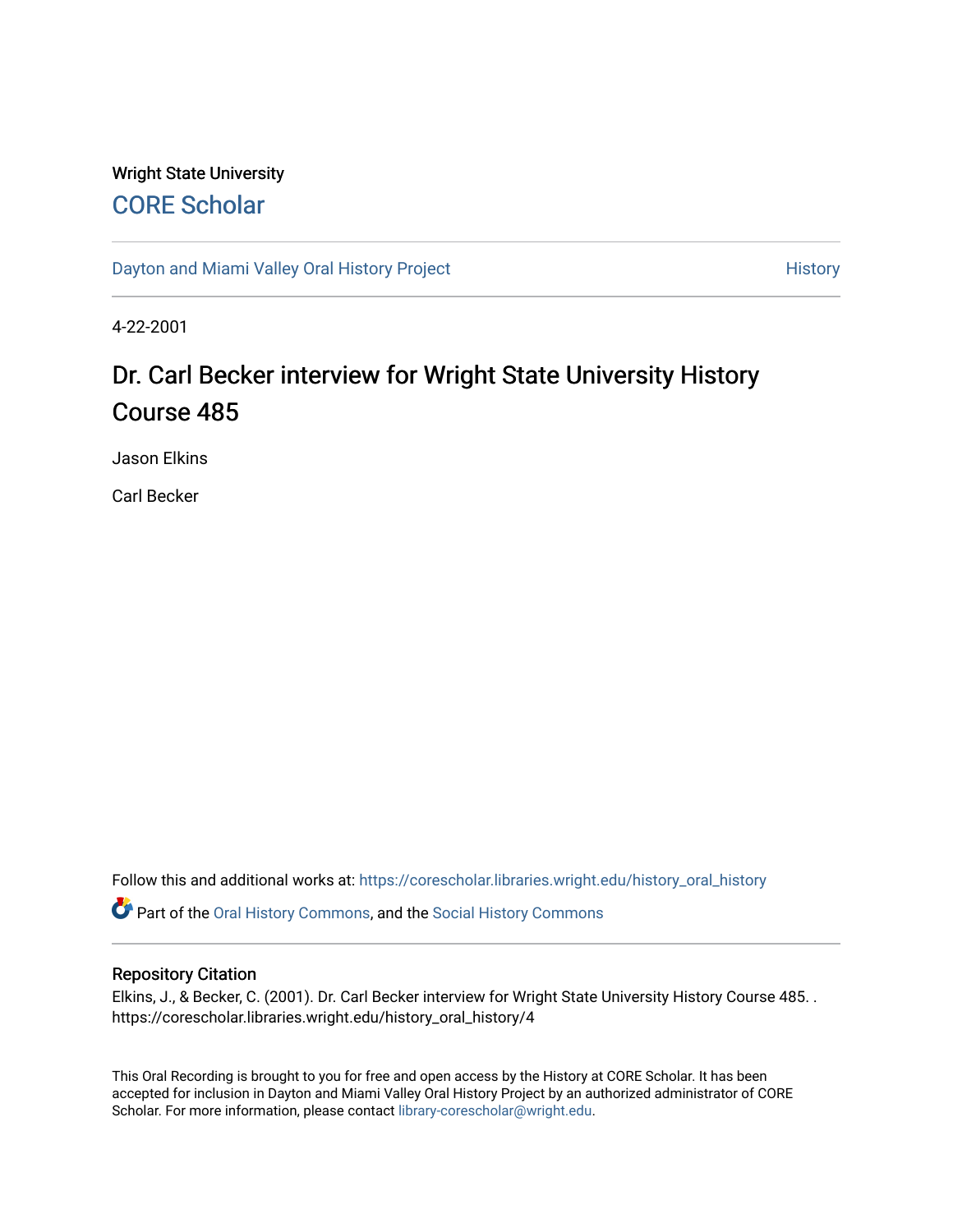## Introduction

This interview was about Dr. Carl Becker, a semi-retired Wright State University professor, who taught for nearly twenty-six years. He was one of the first faculty members at Wright State when it opened in 1964 as a branch of Miami University and Ohio State University. He was involved in WSU's public history program and the university press. He will discuss his early years teaching at WSU; his education background; the field-trips he has taken with students visiting historical societies in Ohio, Chicago, and Washington, DC; his war experience; the book he has written; and the WSU's archives and special collections.

I interviewed Dr Becker at his home in Miamisburg, Ohio on 22 April 2001 Sunday evening around 6:30pm.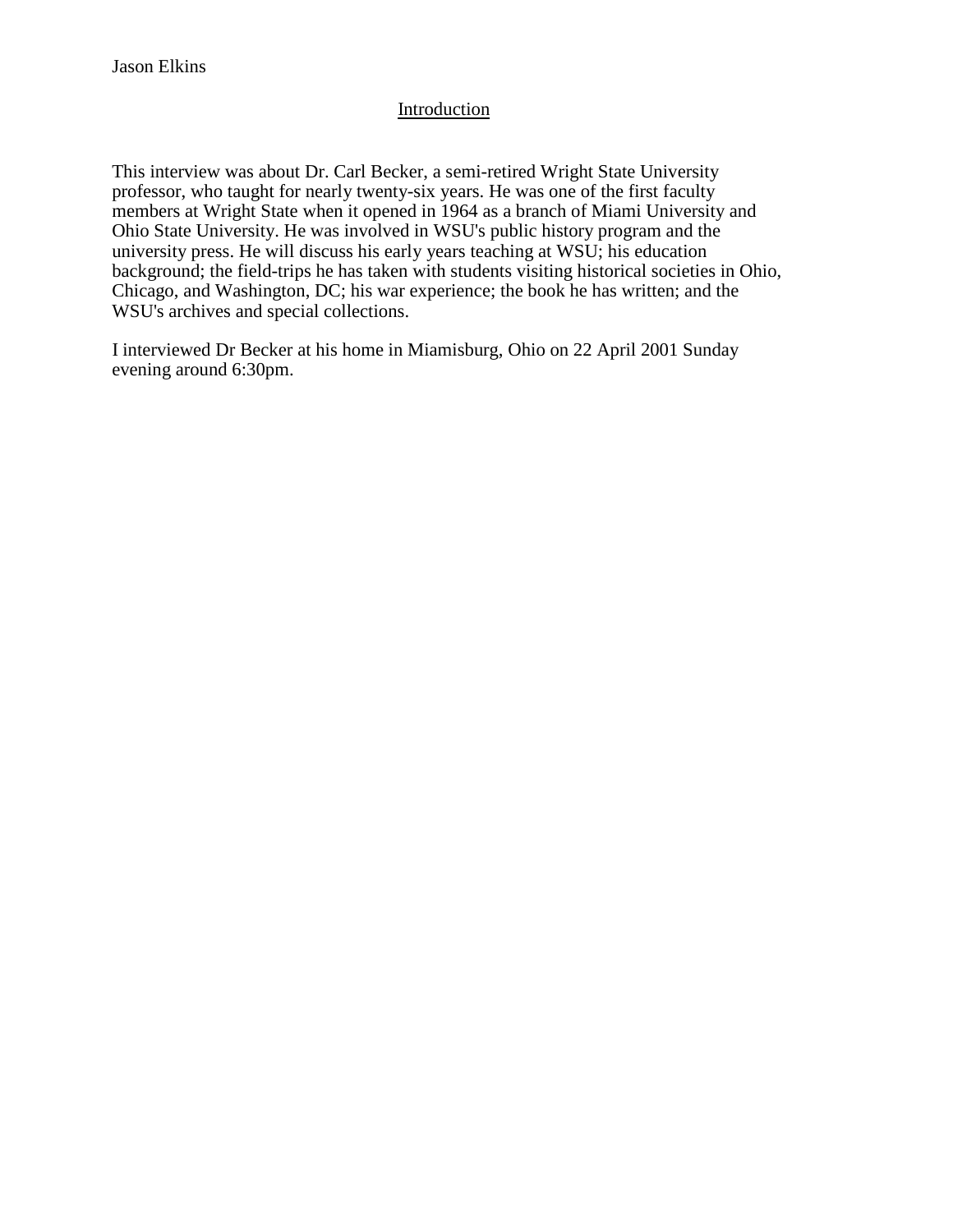## Tape Summary

Dr Becker you were once a student, tell me about when you were in college.

[00.00] He went to Oterbine College, Wisconsin University, University of Cincinnati, and Miamisburg High School; Majored in history, English history.

How did you become interested in history?

[1.00] Instructor at Oterbine.

You were one of the co-founders of WS's public history program.

[2.77] The founding of the public history program and archival work.

How would you define public history?

[3.08] A program that would tell the public what archivists do: preparing manuscripts, records, and material viewed by the public at museums.

Tell me about the program and courses.

[8.60] Courses were offered about archival work: preserving material, cataloging, preparing the use by the public. The director of the Montgomery County Historical Society would teach a course on what curators do in a museum. The preservation of local history.

Tell me about the field-trips.

[16.13] Faculty and students went on weekend field-trips to varies places: Chicago, Washington, DC to explore museums, national parks, and historical societies. Not much financial support by the university.

Tell me about the early faculty members.

[18.86] Some concerns from the history department faculty members about the program swallowing up the masters program. The public history program did not need a lot of resources as there was not a full-time faculty teaching it.

How would you rate the success of the program?

[21.20] Rated in two ways: program declined a bit and evidence to revive and keep the program moving along. Many graduates found jobs in archives at universities, historical societies, and National Archives. They eventually rose to administration positions.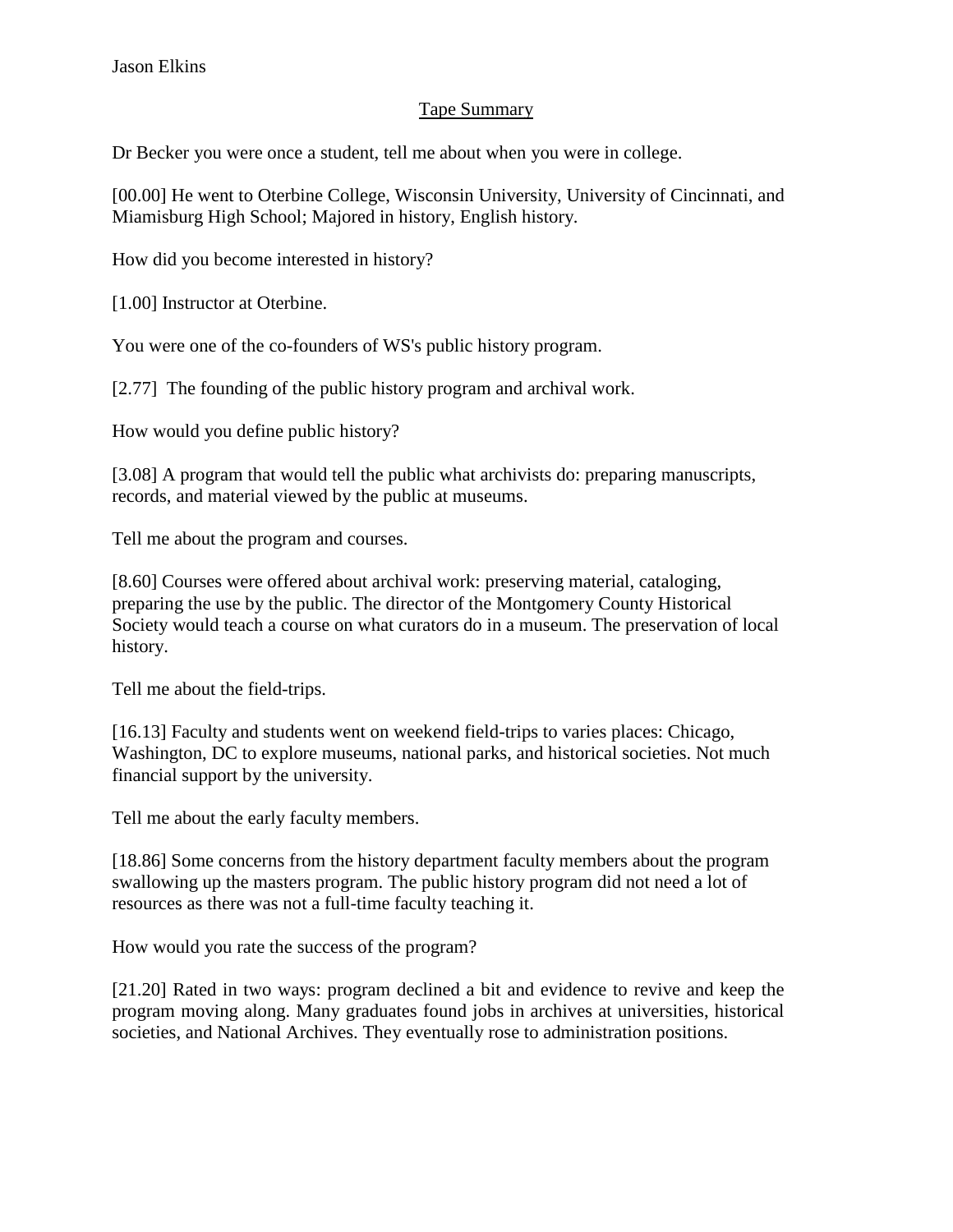Tell me about the early years at WSU.

[29.45] Many new faculty members coming; developing curriculum courses; constant changes. Many students struggling to get their doctorate, most came from Ohio State. WSU was not an independent university yet (from Ohio State) and received little direction. The program started to grow and faculty members needed more resources.

Tell me about the courses you taught.

[33.25] Dr Becker taught courses of American history survey, Ohio history, Civil War, honor's sports history, World War II, and American War in the Pacific.

What was your position in the war and what were your war experiences?

[41.14] Dr Becker was in the army and served in the Philippines and Okinawa. He did not engage in fighting. He and some colleagues wrote a book about their war experiences.

Tell me about the book you wrote.

[42.45] The book called *Common Warfare*... is about Dr Becker's war experiences. Now he is working on his post-war memoirs.

Tell me about the university press.

[45.88] The university publishes books. Specialized in history of Ohio, blacks, aviation, and child development. Published a diary of a WW1 flier and the mayor of Cleveland, Tom Johnson. The press was called the University Press of America.

Do you know a lot about the archives and special collections?

[54.67] The archives has a collection in business, aviation, census records, micro-film from the 19th and 20th centuries, and genealogy records. It's an important office at WSU.

Do you know a lot about the Ohio Historical Society?

[63.21] It operates through out the state, about 90 historical societies. Huge collection of manuscripts and newspapers. Dr Becker wrote a book about the history of Germantown.

What kind of jobs would one be able to get with a history degree?

[72.90] With such a doctorate one could seek employment at a university or college; state and federal government; archives; or oral history.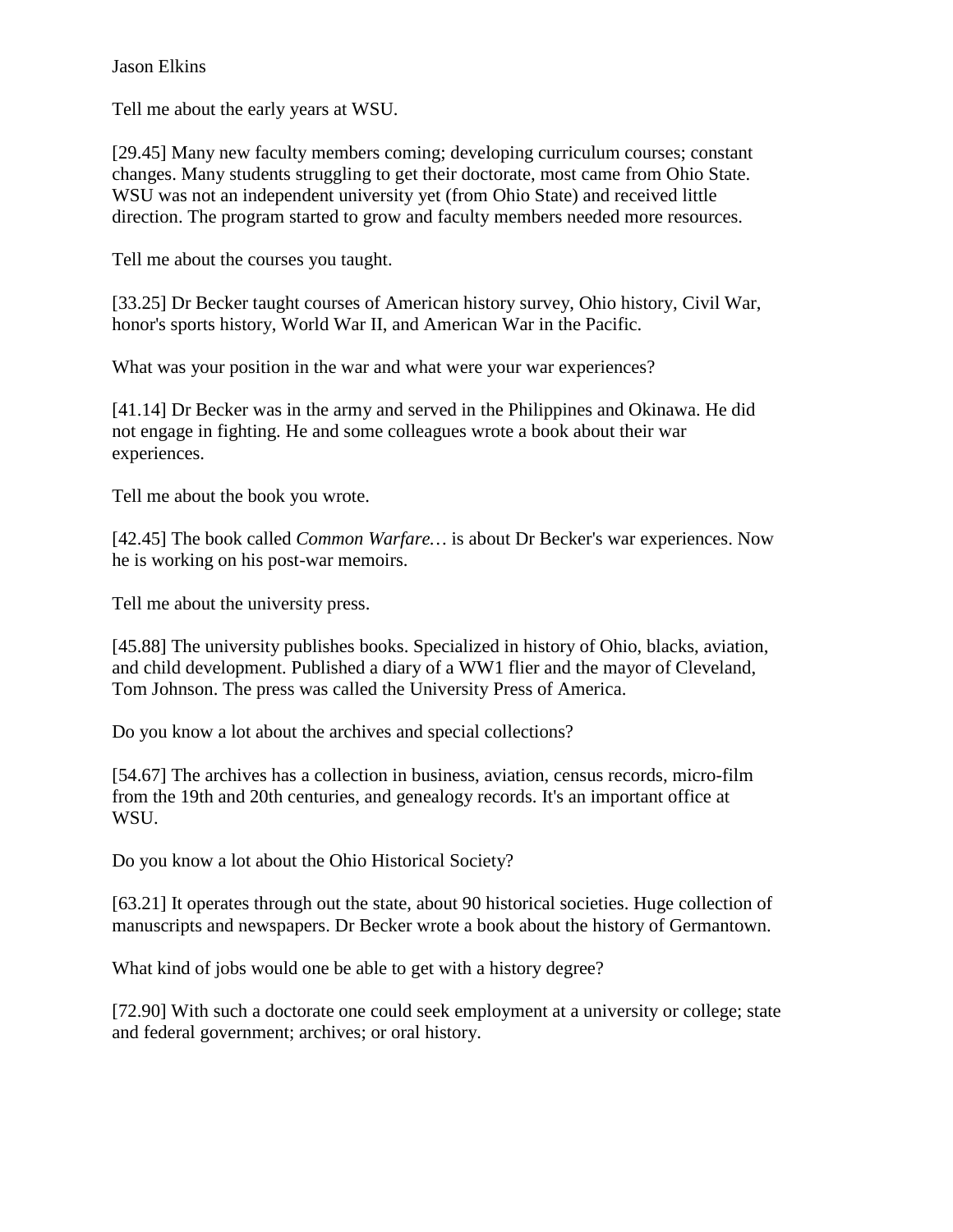## Transcript

Jason Elkins: I'm Jason , this is 22 April 2001 Sunday, interviewing Dr. Carl Becker. Dr. Becker you were once a student, tell me about when you were in college?

Dr. Carl Becker: I was educated at Oterbine College in Westerville, major in history, of course at Wisconsin specialized in English history then at the University of Cincinnati, in my later years took a Ph.D. That's where I got my education and at Miamisburg High School.

Jason: How did you become interested in history?

Becker: Probably , primarily the instructor at Oterbine College, Harold Hancock. He made it very interested and sparked my interest in history. Couple of other people up there also encouraged me especially a guy in the English department, [he had]been doing a study of Johnny Appleseed.

Jason: You were a student at Wright State?

Becker: No no I was never a student there. I was in the first group of faculty when it opened up in 1964 as an extension of Miami University and Ohio State. It was not an independent. It would not become independent until three or four years.

Jason: How was, like, that different from now?

Becker: Now WS is independent, but wanting a degree one would go to Miami or Ohio State. I don't recall what the residence requirements were. I don't believe one could complete a degree requirement at WS with out going to Miami or Ohio State though I'm a little fuzzy on that at any case. We became independent in '67 or '68 and students could then take a degree there.

Jason: You were one of the co-founders?

Becker: I was really one of the first group. I was hardly a founder.

Jason: You helped found the public history program at WS?

Becker: Yes I did. I was interviewed on this subject by Nancy Gardiner of the history department. She was preparing a presentation on Society of Archivist. I wasn't prepare for that question of origins. I did a little thinking and spoke to Charles Berry. It appears that the idea conceived by Charles Berry. Charles was the chair of the history [department] in 1972 to 73. The masters program in history was not doing very well. It was two pronged. One could get a masters who was primary in education, especially in social studies and in other words it would not go beyond beyond that. Well there were many, many teachers seeking that degree. The other program was a conventional master of arts, which require writing a thesis, the other did not, and primary for students hoping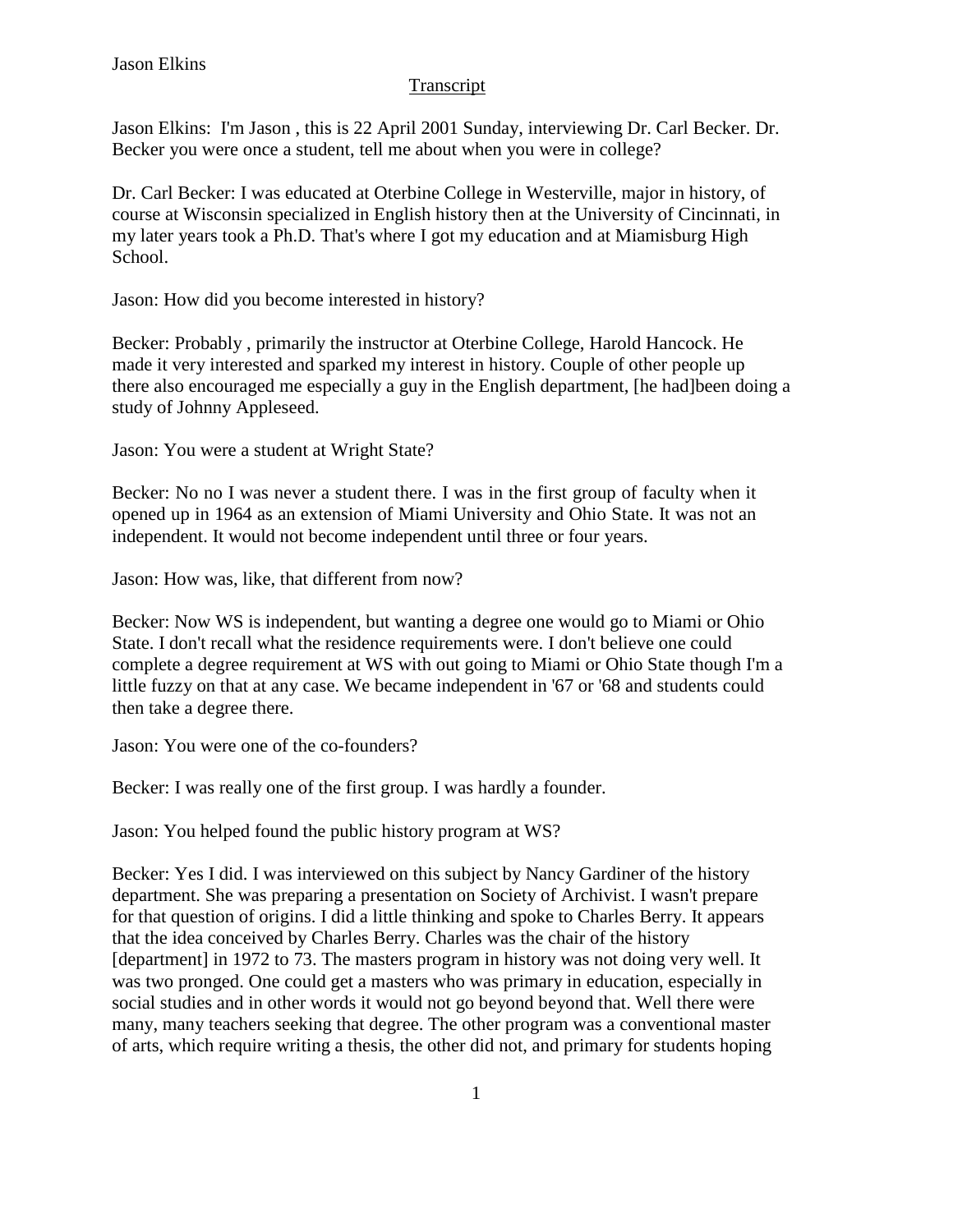to go on for a doctorate, but '73, 1972 to 73 but it wasn't very much, it was limping along and after all I think few students would want to pick up the maters and go on to a doctorate when it was more feasible , more practical, more useful to go to lets say Ohio State then go on to doctorate. Charles Berry was concerned about it and was looking around for a way to move the masters programs along. We did oral history at University of Louisville on a program of the Louisville Symphony. And about that time we had our first full-time archivist Pat Noland who came from one of the state universities in Wisconsin. Pat had a doctorate in history from the University of Minnesota and Charles floated the idea past Pat and past me. He knew I had some interest in archival work. And about that time I had invited a fellow named Leonard Tucker. He was the assistant commissioner of commission in the state of New York. He had run the Cincinnati Historical Society. He was interested in curatorial programs and he came to WS and talked about such programs. They were willing to think about going into archival. But in any case he talked more about it and decided to go ahead with it. That's how it came about, as I recall it. Pat did much work on a propose curriculum. I did some of the writing of the project I don't recall exactly what I did, but then we had to present the program to our own department, then to the College of Liberal Arts and finally to the University Curriculum [Department]. And also we had to get permission from the board of regents, which we did with out any real difficulty and so in 1974 the program began and so soon we had ten or fifth-teen students in it. It was call Plan C. Plan A and Plan B. It was not called the public history program. Plan C. Students did not have to write a mater thesis. They did have do an internship. I think eight weeks and soon we had students working for the Montgomery County Historical Society, the Ohio Historical Society and I think we had one at Cincinnati Art Museum.

Jason: How would you define public history?

Becker: That's a good question. I guess it probably came in positions envisioned by the program kinds of positions that graduate students would take. Would be ones that tell the public has archivists preparing manuscripts and other kinds of records for the use by the public or as a curator in museums, again preparing material for viewing by the public. I know we did not call it public history at that time, called simply Plan C. We expected that some of these people would rise to administrative positions in museums and archives, archives and special collections at universities.

#### Jason: Tell me a little about the program, the courses?

Becker: I don't remember much about the courses, but of course Pat Noland was offering several courses of what archivists do; preserving material, cataloging, preparing for use by the public. And we always brought in the director of the Montgomery County Historical Society to teach courses on what curators in historical museums did. For a while I taught a course on local history in which we emphasized, I emphasized the means by which historians preserved local history, the kind of research they did. So well that the curriculum was two pronged; it dealt with both archivist work and curatorial work. I suppose had we considered a little more narrative we might have restricted it to one, to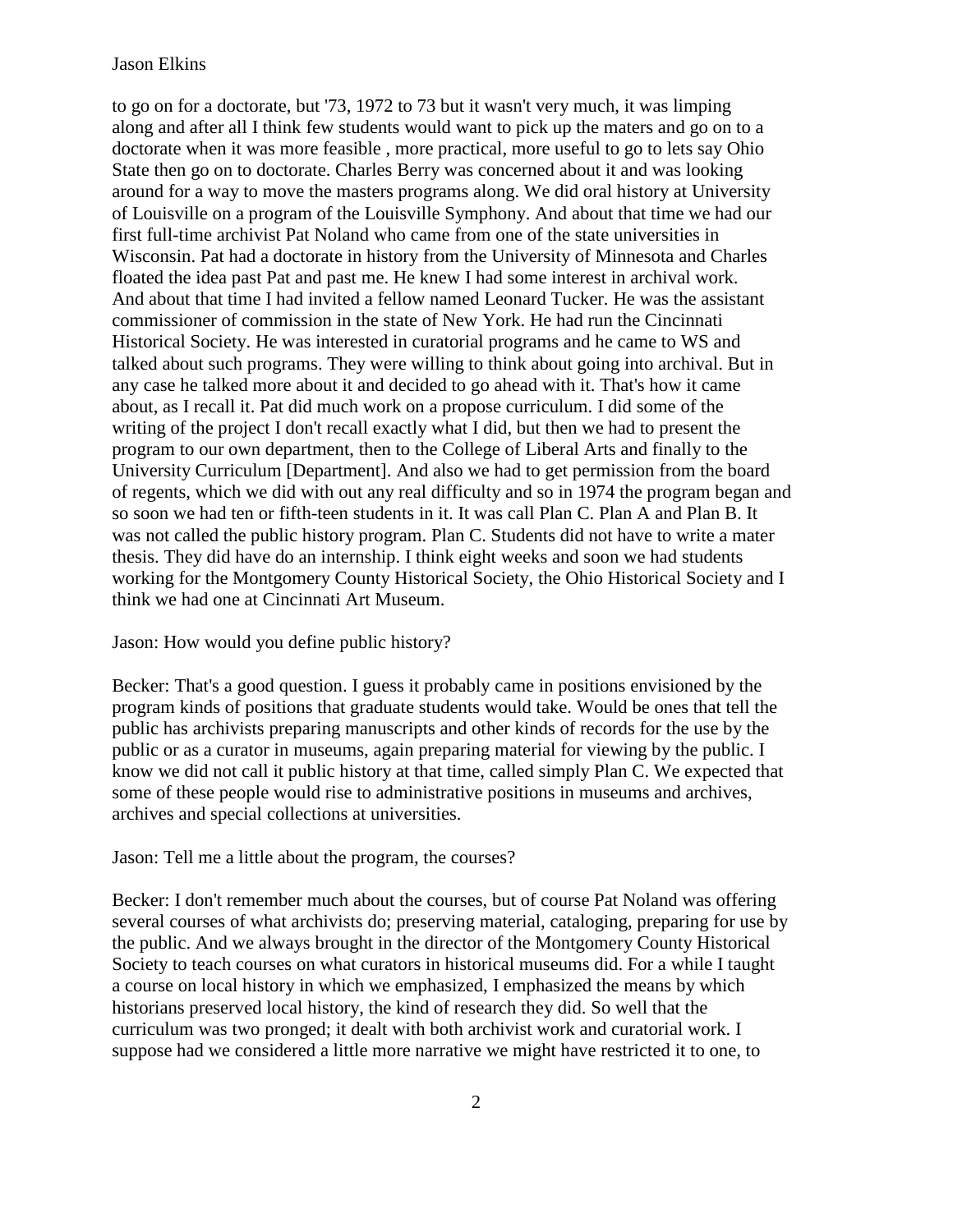one of these it might have worked out that way. It was not a course by the way for librarians.

Jason: Tell me about the field-trips you took?

(Both laughed & smiled)

Becker: The field-trips.

Jason: yes

Becker: Well Jason, we could spend all day here talking about the field-trips because they were wild, wild adventures. I think we began the first year, of '74, with the so-called field-trips, we usually went on a shoe-string. We typically managed to get some support by the university, by way of transportation; we were able to use university vehicles. I remember once for example we use three station-wagons. The students usually bore expenses; food and lodging, and sometimes the faculty members received a little help on lodging though not a great deal. We typically went on a Thursday and then visited the host institution on Friday or Saturday and returned on Sunday. First field-trip was to Washington, D.C. There {we] visited the National Archives, I think we visited the Smithsonian. Later in on another field-trip to Washington D.C. we went to the National Park Service, National Trust for Historic Preservation. Other field-trips saw us going to Chicago, where we went to Oak Park; visited the home of Frank Lloyd Wright; also went to his famous Unitarian Church in Oak Park; went to Roosevelt Auditorium, a famous building designed by Louis Sullivan in the 1890s; we visited the Chicago Historical Society. Other field-trips included visits to New Harmony, Indiana to look at the program there and Shakertown in Kentucky. They're always great fun. We did them on a shoe-string. We usually ended up in lodgings. Always a great deal of fun. But always fruitful. I think the students learned a great deal and a number of occasions students ended up with leads to internships. For example one year when we went to Chicago a student managed to make arrangements to do an internship at Chicago Historical Society. Another time one worked on towards an internship at the National Archives. So all that was useful. Students saw some great institutions, in both Washington and Chicago. I think one occasion we conducted a tour on museum archives throughout Ohio. But we usually went to Chicago and D.C. They were always accompanied by various, bizarre adventures that made them all the more memorable.

So I understand the program hadn't been doing them for a while, but I would urge that the administrators pick them up again. They were very instructive, useful, and developing kind of speed of core that was interesting. There was this one time we went to Chicago by train, by Amtrak. That was a different kind of adventure. So that's very briefly the field-trips, the famous field-trips.

Jason: Tell me more about the bizarre stories on the trips.

Becker: (laughing) Well bizarre stories. Well I know the first trip we ended up in a beat up jalopy. I don't know exactly what it was. It wasn't exactly a hotel, it wasn't exactly a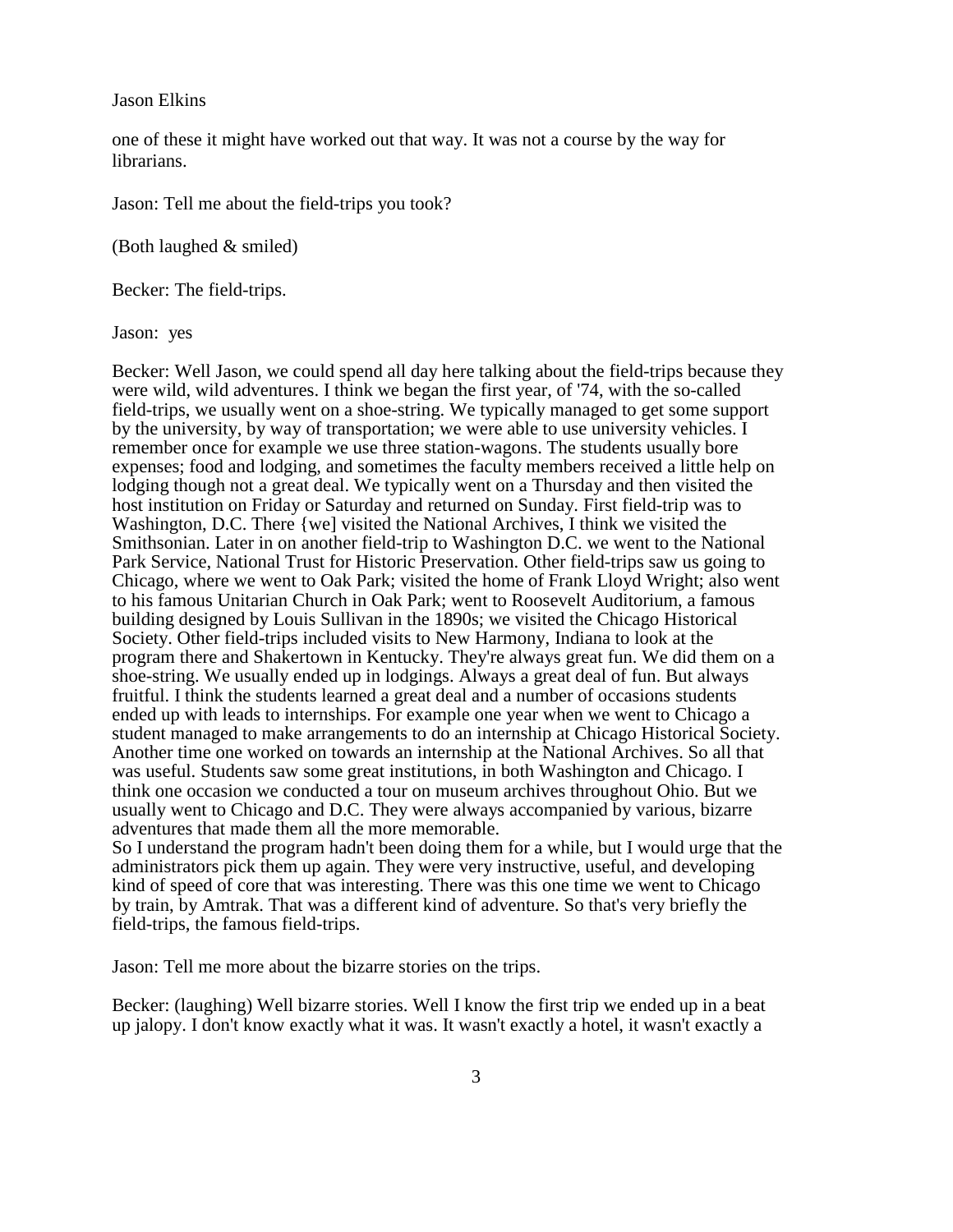motel, but there were a group of children there; nine, ten years old and they were making noise all night and then they complained about us getting up early. But there was always one individual who provides entertainment for us. I recall this one young woman who feasted on doughnuts and made a spectacle of herself. Lets just put it that way. I don't know want to go any further than that. I recall one field-trip to National Park Service and another in Washington, D.C. The director of Montgomery County Historical Society, I wont name him, there were three or four of them that went with us. That position changed through out down the years. He engaged in a heated argument with the director of the National Park Service and them at some other institution we were rather amusing, a bit embarrassed by that. On one occasion have a very fine tour of the archive and when the guide had completed it he had asked us if there were any questions. Much to our embarrassment, one of our students asked "Why aren't the clocks all the same in the archive." Of course [that] was a silly question to ask of a profession and rather embarrassing, but we laughed about it for years. So that sort of some when I say bizarre incident. Too many to count. Some would not bare the light of day as it were.

Jason: Let me go back, like when you, when you were part of the groups that helped start the program, tell me about the other faculty members?

Becker: well, ah, the department to be frank was not enthusiastic about it. I think there was some concern that the program would swallow the masters program. That it would become dominate. Which it did. But I think it was a salvation for our masters program. I can't say that any one vigorously oppose the program, but I always did detected some note of concerns, some reservations about the program, some fear that the students in the program were really not first rate. They could not cut it in the more conventional masters program, that sort of thing, sort of concern they certainly never swallowed up many resources, because we didn't have a full-time person directing it. Didn't have full-time faculty teaching it. I taught one, one course in it. Pat Noland was in the department; taught one or two courses. And we had add on from the Montgomery Historical Society. So it was not a program that demanded a lot of resources in a great measure.

Jason: Like today how would you rate the success of the program?

Becker: How would I rate it today. Well in two ways I suppose. I know we have many graduates out in various kinds of institutions. Let me take off some: I know we have one of our graduates as heads up in the division of the archive at Kent State archives; we have one at the archives at William and Mary's ; I know we had people employed at the National Archives, which is kind of a branch of the National Archives; we have had people go into various museums and really transform them into important institutions. For example a fellow named Floyd Barnum took the program. Floyd must have been in his late twenties, he ended up as director of Clark County Historical Society, which was kind of a ragtag operation when he went in there, but he transformed into an outstanding facility and just opened a new, new quarters downtown Springfield. I think cost something like \$16 million. A fellow named Marty West went to Fort Lincoln in Pennsylvania and directed the museum for many years, very successful. Ray Sharp went to Allen County in Lima and there has been really, build a really strong program around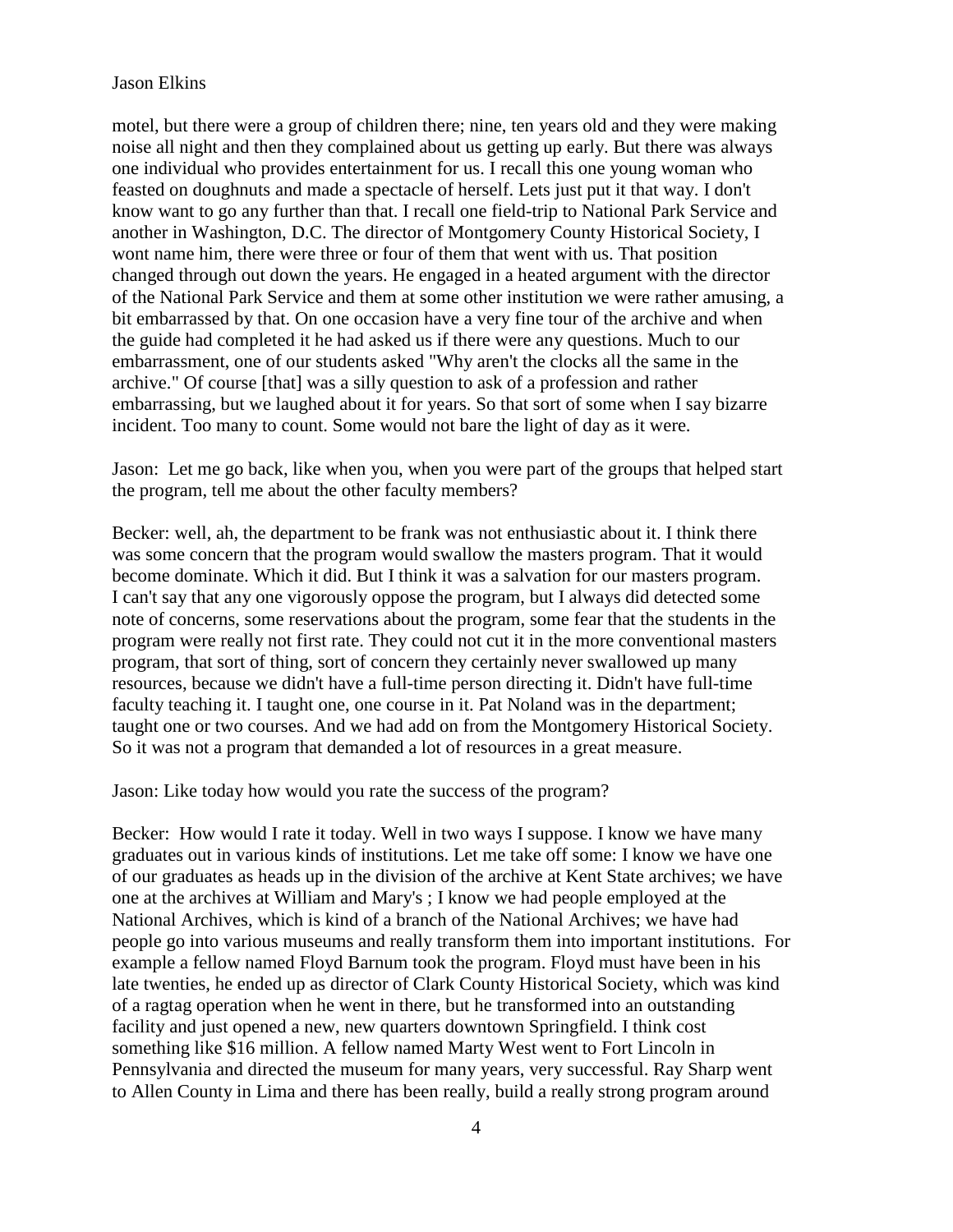Lima, Ohio, especially dealing with railroad locomotive manufacturing. There had been some kind of factory there at one time. Many, many, students who went on to good work. Bill Gates for example became an expert in ceramics; he directed a ceramics museum in East Liverpool. It was a branch of Ohio Historical Society. Bill I suppose is the nation's leading expert in ceramics. He wrote a fine book on ceramic industry in East Liverpool. So just a many people went out and found employment entry-level jobs and usually rose to some position of administration, some position of real responsibility. Number of them in Ohio Historical Society. One young man ended up in the some kind of tonic program and helps writes, study down there. A couple ended up in all places North Dakota, at the historical society there. So there they scatter all around. I understand at a recent meeting of the society of Ohio archivists when hands were raised to show where people came from, a 1/3 maybe were from WS, so for students [they] had really good success in locating positions in their field. I said look at it in two ways unfortunately in recently years, from all I gather I have not been close to the program, that it decline a bit. I don't know why, but there's evidence there to be an attempt to revive the program and moving again. I hope it happens. Sounds to me it will. I know for example we have finally a new brochure after all these years. So I think we really achieved a niche in this kind of program and had some recognition to the mid-west.

Jason: You say it decline but.

Becker: Well from [what] I have heard, see I retired some years ago, but I had the impression that a number of students had toppled off. We typically had like 12, 15, 20 in it all the time and I understand it decline somewhat and WS, but I can't, that's my surface impression. I don't know exactly why, but rather it was sufficient attention given to it or what was happening. But along with Charles Berry and Pat Noland I regard it as some important contribution and why I hope it thrives to succeed.

Jason: Have you talked to anyone involved in the program that would might have ideas about how to make the program better?

Becker: Not in recent years. See I really haven't been close to it. I have been fully retired seven years, partially retired since 1996 on. Incidentally talking about students who did well, they, the current directors of the archives and special collection at WS is a graduate of the program, Don Dewey. So we were very happy about that. I notice a woman who graduated from it is leading a very important program at the Montgomery County Public Library. I should note that we typically ended up with a number of people in the late twenties and thirties. Slightly older people who had become interested in archival work or curatorial work.

Jason I'm going to go back, when you were a professor at WS, tell me little bit about the early years.

Becker: Well the early years, they were interesting. New people coming in all the time, new faculty people. We were developing curriculum courses. Constantly there were constant changes in it. A number of people were still struggling to get their doctorate,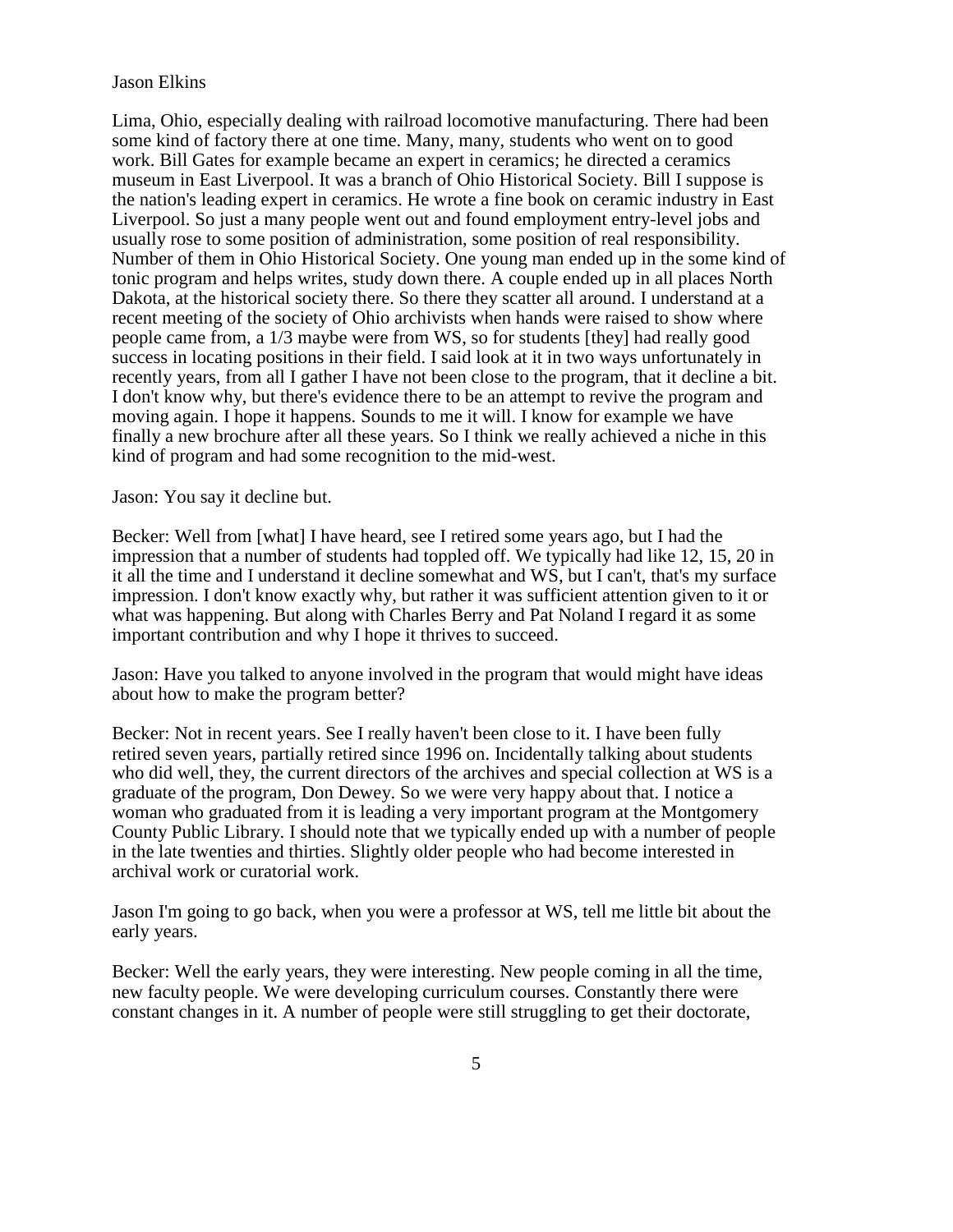that kind of activity going on. In the very early years the number of people with doctorate in liberal arts was probably 25-30% while over in engineering, science and engineering most of them already had the doctorate, then appoint to the position from Ohio State. Typically I, I had figures not at hand that indicate that a very, some high percentage of them were from Ohio State graduates. In fact I'm doing a work how on my memoirs in which a suggestion perhaps dangerously [that] WS became a hiring hall for Ohio State graduates in liberal arts though relatively few came from Miami University. They came from many other institutions. There were heavy concentration of Ohio State though in engineering and science. Of course in the very early years we were not a full pledge university and we received minimal direction from our parent institution in liberal arts. That would be Miami University. We receive some direction but we were free to bang our own gig. The departments all accrues with in the college and I suppose with in the university were jockeying for resources for me. Faculty appointments arguing they needed them for this and that, that enrollment was increasing, thus the number of faculty should be increase. So it was always interesting to see that, that kind of struggle. Internal politics always at work.

#### Jason: Tell me about the course that you taught?

Becker: I taught a course, initially American history surveys. At that time they were required courses so there were heavy enrollment. I also taught Ohio history for a number of years. For people who go in education often took those courses. So those are the two main courses I offered for a while. Mid 1970s I was giving a course in Civil War as well as a seminar for our graduates. I always liked the Civil War course. Its rather ironic, it always seen to me that the more difficult courses were the survey courses. They encompass many subjects over two to three centuries. A course in Western Civ's even more [than] that and yet one required them, incoming freshmen. I thought they were difficult courses to teach, very difficult courses for students to take. Where as the more specializing courses covering relatively few subjects, few topics over a limited number of years. The Civil War for example four years. There was a course that seem to me that an incoming freshman would have found easier to master than the survey course, but of course the Civil War course was open to students who had, met some pre-requisite only in history. So I did those. In the '80s I taught each an honor's history in sports history. I was increasingly teaching sports history and in resent years, before, well before, I fully retired. A colleague and I began to teach a course in WW2. And we continue to teach it. Professor Tabogan and I are teaching a course on the American War in the Pacific and it is quite different than the war in Europe. But we were very much like that course and we bring to it a little different dimension: we were both soldiers, both served in the Pacific during the war. You might say what we say comes from the horse's mouth. That's quite true, but it's, we was there we know something about places we speak about. So, so I'm teaching a little bit about that.

Jason: What was your position in the war?

Becker: I was in the army.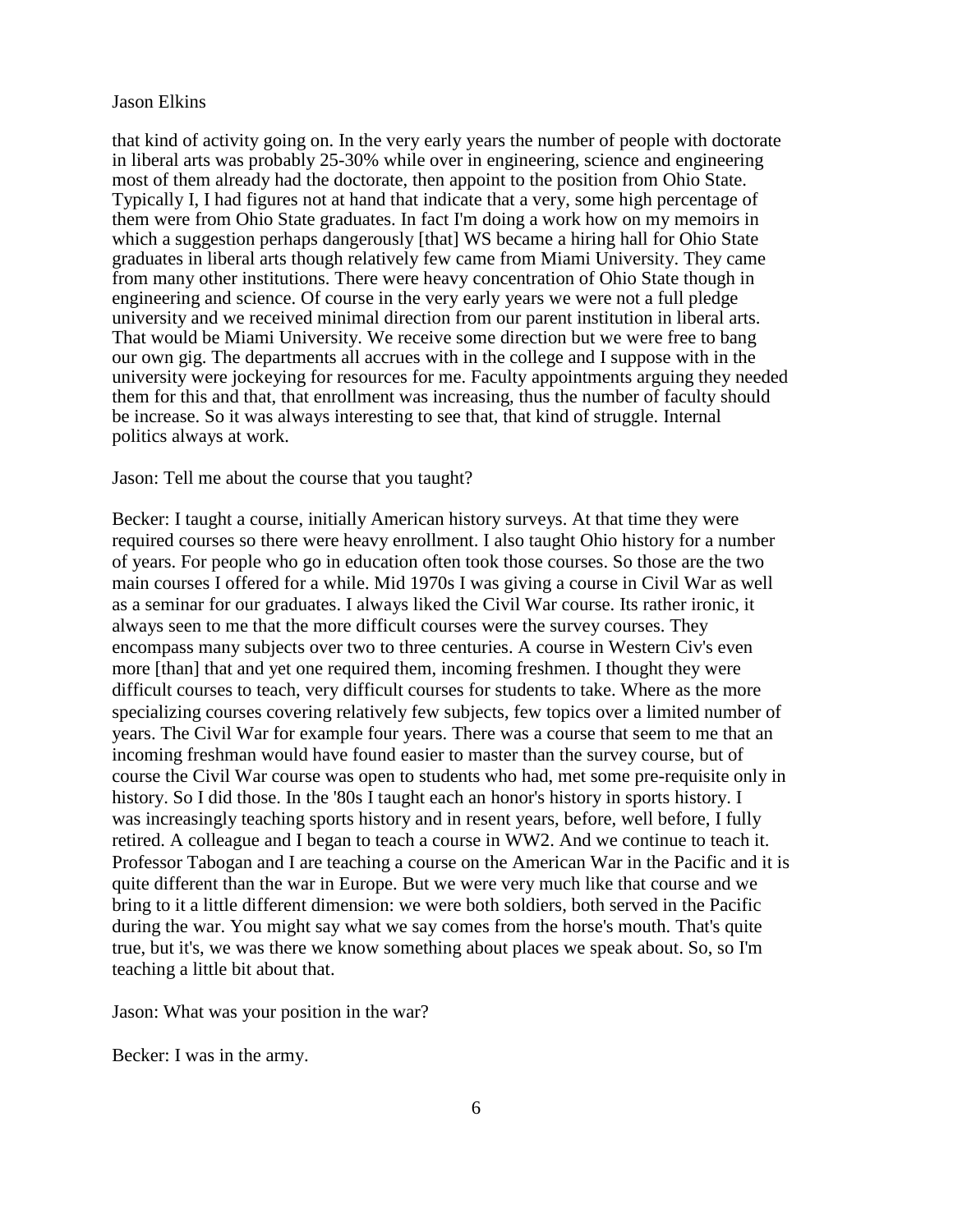Jason: In the army.

Becker: And in the artillery outfit. I was a private most of the time and severed in the campaign in the Philippines and Okinawa; April, May, June 1945. The best part of the war for me was my service in Hanoi. No fighting there; marvelous climate; easy life. It didn't seem right the war was going on and I took it so easy.

Jason: Can you tell me about your experiences.

Becker: Well I didn't do much. I was an observer, looking for Japanese aircraft. We got cut off by a Japanese paratrooper attack. Finally we were able to save off the attack. That probably was the main excitement. We did very little in Okinawa. I don't know why. There were few Japanese air attacks. The Japanese soldiers did suicide missions. It's been a long time ago. My colleagues and I wrote a book about our life in the army. It's filled with tales of irony. On occasions I'm not doing much at work while with in a mile men are dieing by the 100s. The typical aspect of war.

Jason: Can you tell me a little more about the book that you wrote?

Becker: It's call *Common Warfare.* It's not very scholarly at all. And it got few reviews that were favorable, it hardly sold 1000s of copies, but we were still happy to see it got out. He and I are now working on our, what we might call our post-war memoirs about life for veterans. We have a long way to go on that one.

Jason: Being in WW2 did that help influence you to become a teacher?

Becker: No, not particularly. It was my experience at Oterbine that did that. I had not thought much about that when I was in the army. I came under some direction by a young man from Stanford. We talked about journalism. I was interested in writing. I did find other ways in my own research writing as a historian, very fruitful, we continue to do that.

Jason: I know you are semi-retired.

Becker: Well I'm fully retired now.

Jason: Oh

Becker: I retired partial in 1986, had taught one quarter a year, then about 1990 there about I became part-time, as part-time position director of the university press. WS decided to get into the publishing business. And I managed to get that position and we kept going for four or five years before the university decided to close the press, most unfortunately thing. We managed to publish ten books. A couple of them very good books. But I think the university made a foolish decision during a period of some fiscal crisis, decided to cut it. It was spending a great deal of money on it. So it went by the way-side. So I said I presided over the destruction of the WS Press.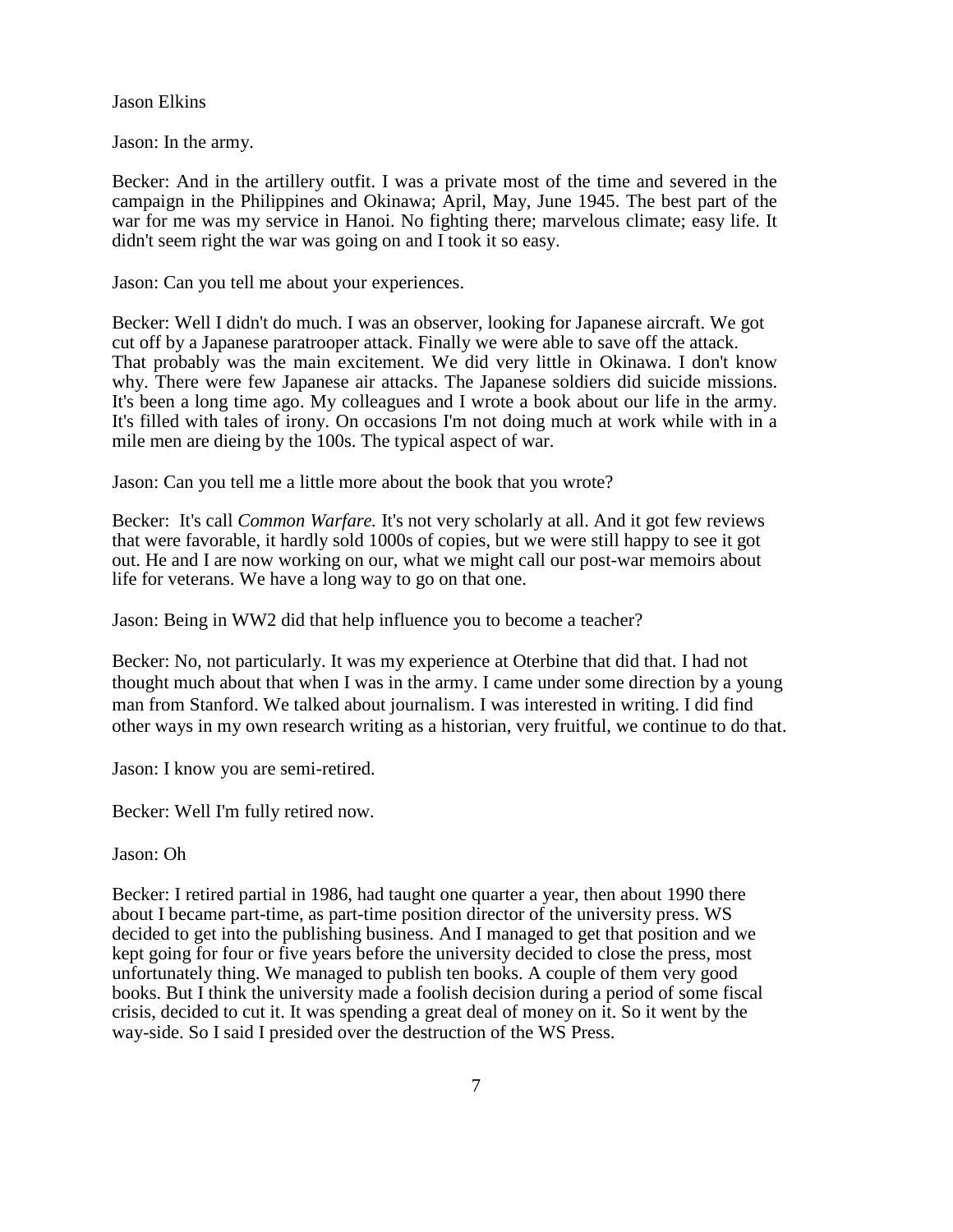Jason: Tell me a little bit about the press.

Becker: Well it has what publishers call a profiler: a list in what we would specialize in. We had four. We were going to specialize in Ohio History, aviation history, black history, and studies in child development, that was because it was a school of professional psychology that had opened at WS. We published one book and edited a diary of a WW1 flier. Another was account of B25, B24 pilot and shot over Yugoslavia and rescue by patricians there. We had one on black history. We had a book published on Ohio history on Tom Johnson mayor of Cleveland. Very scholarly book. So all together we published ten books. We published through an organization called University Press of America. We were affiliated with it. It did the actual physical work, we decided what would be published, so that was our role.

Jason: So before the program, the press...

Becker: Yah.

Jason: Was it very popular though?

Becker: I don't know what you mean by popular. It certainly had very little visibility in the university itself; but we got constant inquires and manuscripts from all over the nation, but we were certainly not, getting us great manuscripts. We were just getting into the business and there are presses all over the nation. Unfortunately the university gave up on it far too soon. There was some kind of study done by Dwight Tush in accounting firm. Some young man came in and careering me about the press; that he had no idea what it was about and went back with some recommendation that we be close. And it was sad, it was heartening that the university gave up after such a short period. Part of the reason that it began, the press, was to have the means to publish a photo graphic history of the Wright brothers. We should have gone farther.

Jason: Was it very disappointing for you for them to close the press?

Becker: Well I was disappointed. I thought the university administration was short-sighted. The press could be very expensive, no doubt about that. We had archives something we had some books in print and a couple of them quite worthy and to give up after only a few years. It was quite disappointing and sad. Of course I became fully retired and have time to dci my own research.

Jason: Let me go back to the public history program.

Becker: Yah

Jason: How do you think the program is going right now?

Becker: Well I don't know that much about it. But it sounds that Prof. McLellan is determined to get it moving. So I talked to her on several occasions and she's very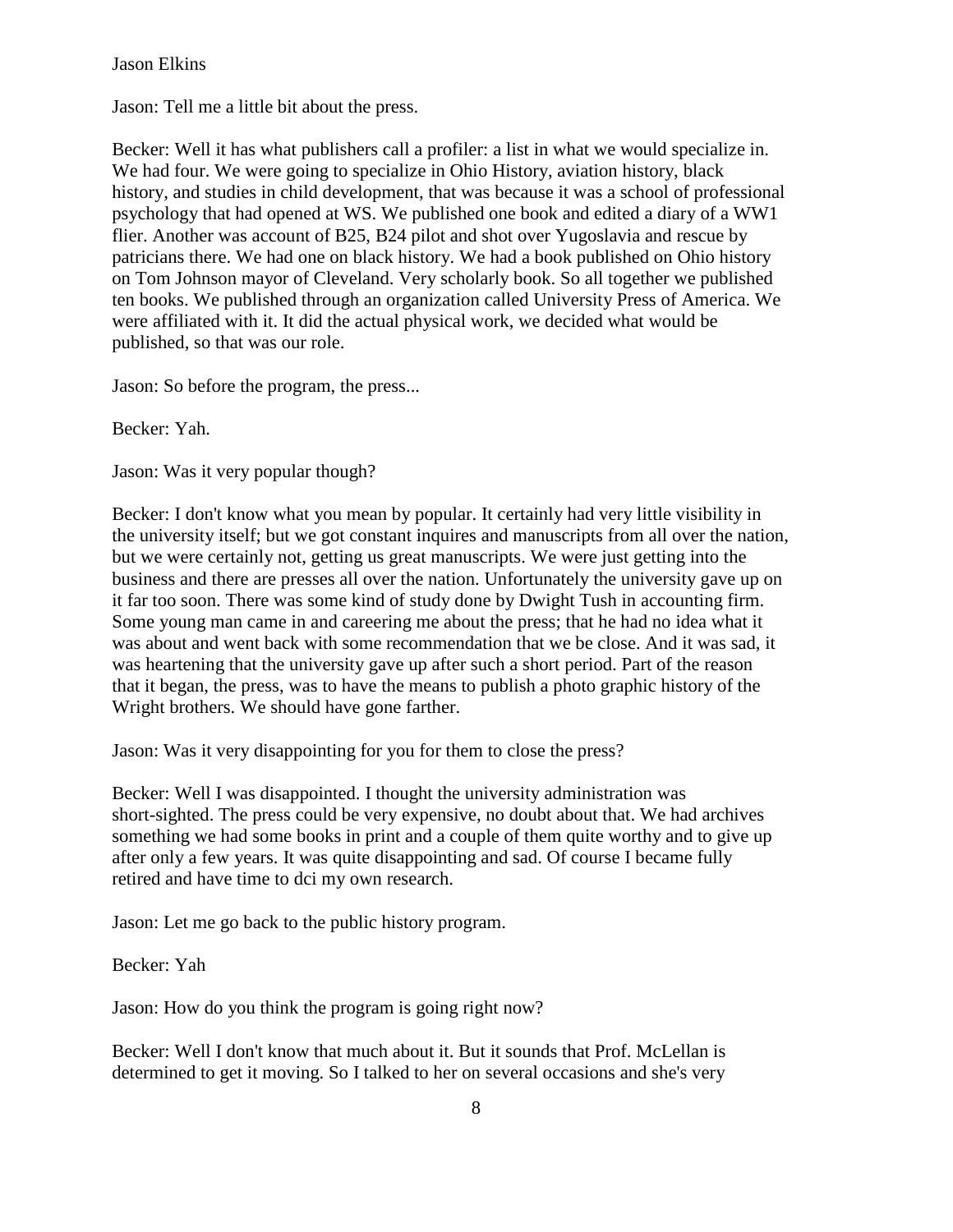interested in pushing it along. I wish her success. We still have some visibility in the mid-west as a leading institution and the training of the archive curator, so there's that background work. And we have a fine archive and special collection.

Jason: Do you know a lot about the archives?

Becker: It has a fine collection in business, aviation, and it has a good collection of census records, micro-film of census records from 19th to 20th centuries. Though it's not in the archive now. The archive are instrumental in acquiring micro-film of Ohio newspapers for south-western Ohio, which is really a treasure. Many small newspapers, from lets say West Liberty, Ohio, Spring Valley, Wapakaneta, Troy, and Miamisburg.

(Tape stops)

Jason: Please continue about the archives and special collection.

Becker: Well it's an important office here at WS. I know hundreds of people come in using it, especially people interested in aviation history. They come in. We also have I think a portion of the Cox papers. James Cox was governor of Ohio; presidential candidate in 1920. I know we had some collections on him. Number of collections on local business firms. There's much there that researchers can use. Of course many genealogists come in, that's inevitable.

Jason: I'm interested in genealogy myself. I personally would find that interesting to go to the archives and look at the genealogy reports. Do you know a lot about the Ohio Historical Society?

Becker: Well it's a very vigorous organization. Constantly have problems of all sorts. From what I understand, operates more sites throughout the state, 90 some, than any other state historical society in the nation. It has a vigorous collection, huge manuscript collection, newspapers collection. For example if you wanted to read the Marion Star 1917 you can go to the Ohio Historical Society and can see it on micro-film. Thousands of newspapers. Huge collection of Warren Harding papers. Biggest publication program. It publish a state journal, very scholarly, called Ohio History and it publishes one of the most popular, popular historical magazines in the nation called Timeline. It comes out every two months. It covers a vast range of subjects. I got into it five or six times. I always have to get an article into it. It's really a very important institution. Of course you know that the historical society in Ohio has sprung up by the score from about I'd say 1960s on. What happens as I view many communities were going through a historical anniversary commemorating years of their founding. Miamisburg for an example my hometown was about to celebrate it's ...centennial in the 1960s, not surprising some people decided that we needed a historical society and we now have one and it's very active, has its own building, it's a museum. I did a little study about nine years ago, I was able to determined that 1900 to about 1950 maybe six or seven societies organized an estate about getting one. In 1960 typically you had 10, 20 big organize every year. You look around this area, for example and find Centerville, West Carrolton, Farmsville,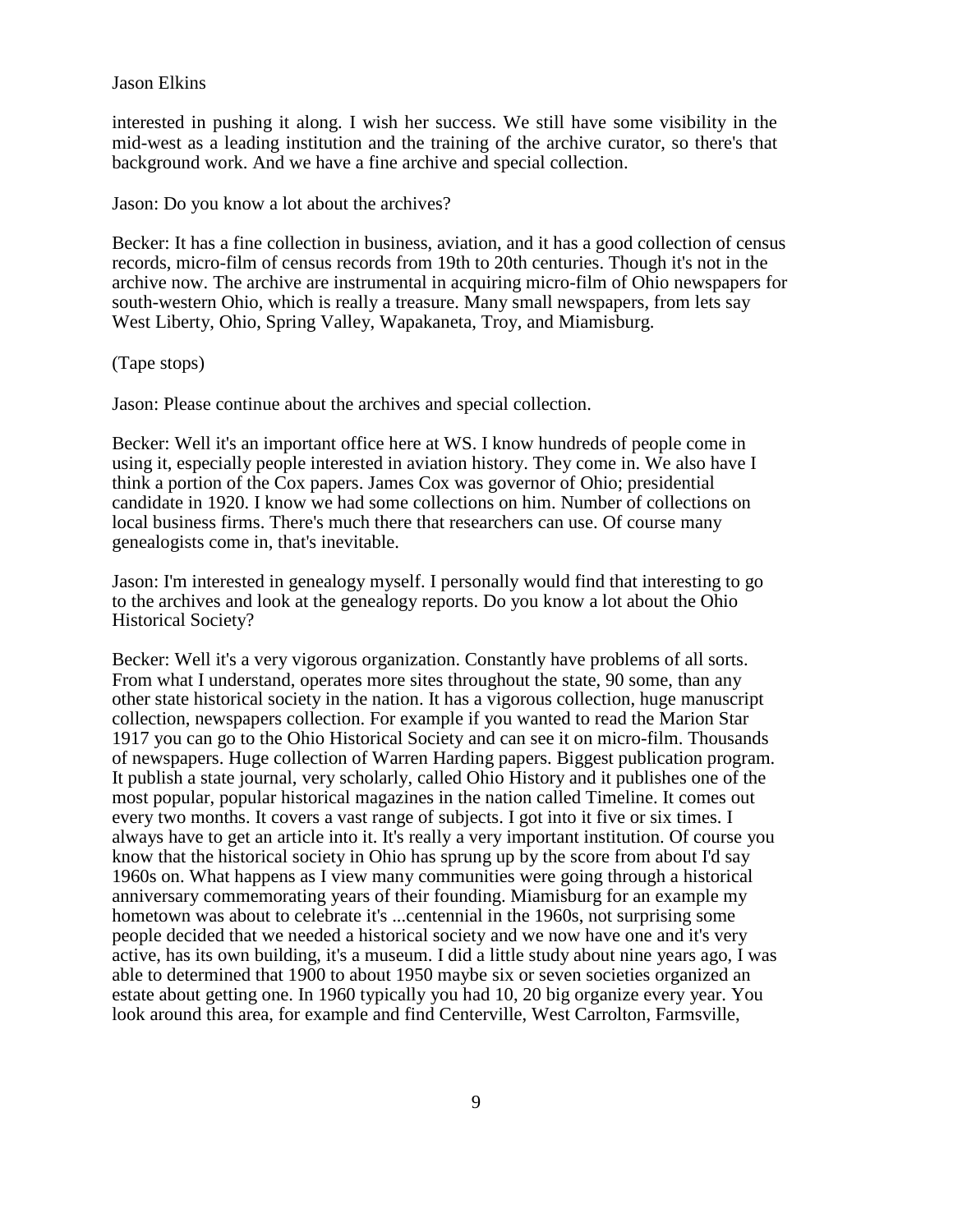Brookville, Franklin historical society. All of these just appearing in resent years. A lot of lay interests in American history and history of local communities. Germantown has over 400 members. They even publish a very scholarly book. I wrote it myself of the history of Germantown. Evan if one doesn't work in the field, there are opportunities for all kinds of volunteer work in local historical societies.

Jason: Can you suggest what they might do to make them better?

Becker: Well I think a lot of legwork; a lot of promotional work; a lot of advertising. Get out to other colleges and offer to urge students into the program. I think we have to seek assistantships. Right now I don't know how many the department has. Obviously that's one way to do it. And to increase the amount of assistantships. The last I knew the value was far below that of other state universities. I don't know what that figure is now. There's two ways: increase assistantships; do a lot of promotional though out the mid-west. At one time when I was director of the program I went out several times to universities and talked to prospected students. I would hope that would become a regular part of the program.

Jason: Ok. One last thing, how would you describe the program like if a student asked you how they could if they were interested in like becoming a historian how would they go about doing that?

Becker: I would want to know what they have I mind, thinking about entering the profession in an academic setting as a faculty member, if so they would have to face the fact it can be a pretty difficult task because today to get into a teaching position one would have to have a doctorate and a doctorate from a well recognized program too. In American history there's a great deal of competition. You get in certain field it's less. If you were a women, black you have a leg up in employment rate. But in American history it's, it's a very crowed field and so if I was talking to someone who was interested I would point out to him or her that it can be a difficult road to travel down. It take years to go to the best institution that you can for a doctorate. On the other hand if interested in archival work, curatorial work I wouldn't hesitate at all to advise them to think about WS.

## Jason: How would you rate WS?

Becker: I don't know that much about their program. Well certainly we would not be in curatorial field. I've been out of the field for so many years I don't know where it stands. I do know. I think there may be a competing program out at Kent State, but I don't know anything about it. I understand library programs have taken over some of the archival world so that might be an opportunity for someone who is interested in archival work going to libraries. Incidentally I forgot to mention it to you. A number of our students end up in records management. Now records management is not an archival field per say, but it's kind of a branch. I know one of our students, he didn't even in fact graduate, he had offers of jobs, ended up as records management. First at University of Cincinnati and then first records manager at Harvard. And right now we have a woman who is the records manager for Green County. It was kind of an allied field. It was not a direct